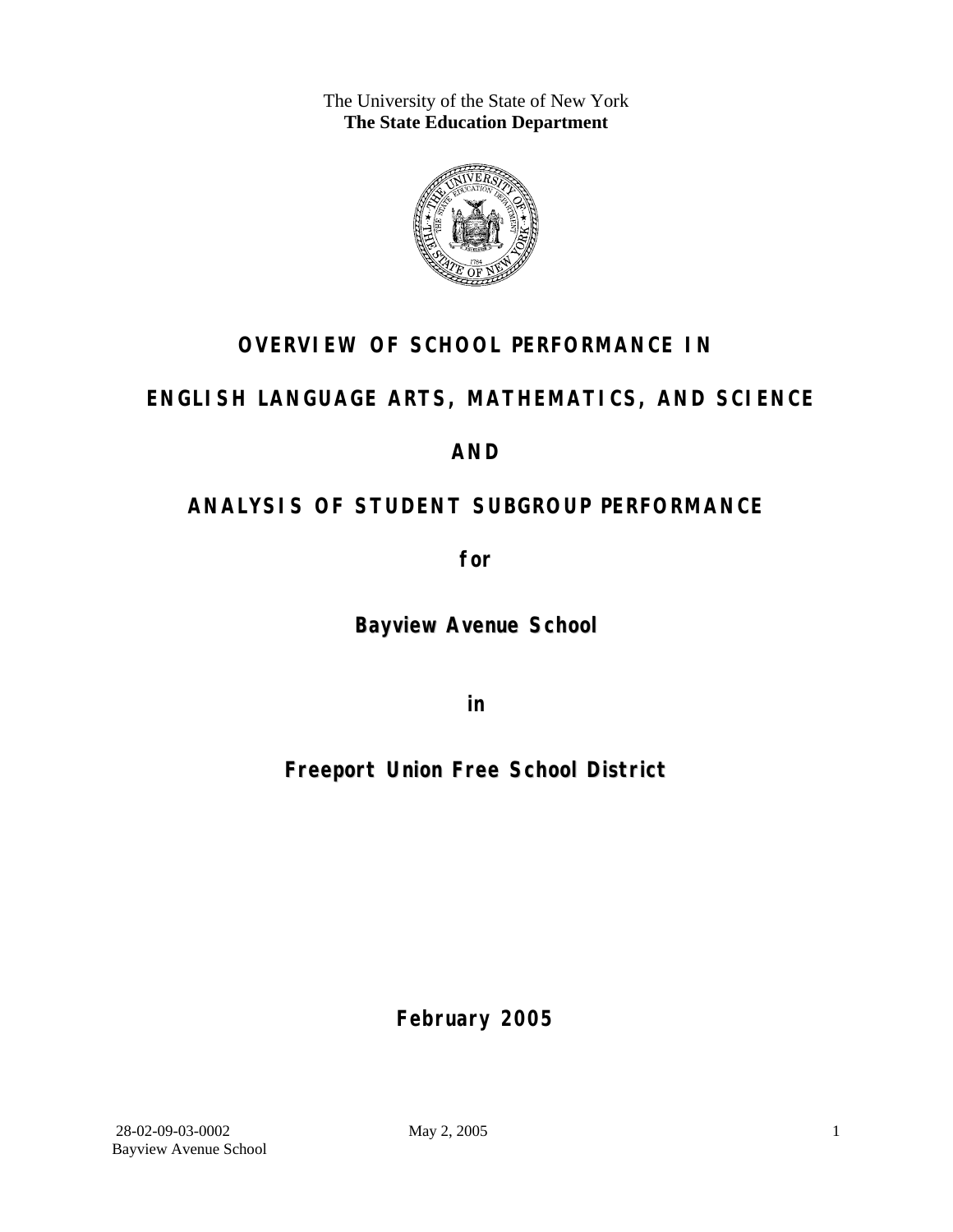#### **THE UNIVERSITY OF THE STATE OF NEW YORK**

#### **Regents of The University**

| Tonawanda             |
|-----------------------|
|                       |
| Staten Island         |
| New Rochelle          |
| Peru                  |
| <b>North Syracuse</b> |
| New York              |
| <b>Belle Harbor</b>   |
| <b>Buffalo</b>        |
| Hartsdale             |
| <b>Albany</b>         |
| <b>Bronx</b>          |
| <b>Binghamton</b>     |
| Rochester             |
| New York              |

### **President of The University and Commissioner of Education**

RICHARD P. MILLS

**Deputy Commissioner for Elementary, Middle, Secondary and Continuing Education**  JAMES A. KADAMUS

#### **Assistant Commissioner for Standards, Assessment and Reporting**  DAVID M. ABRAMS

**Coordinator, Information and Reporting Services** 

MARTHA P. MUSSER

The State Education Department does not discriminate on the basis of age, color, religion, creed, disability, marital status, veteran status, national origin, race, gender, genetic predisposition or carrier status, or sexual orientation in its educational programs, services and activities. Portions of this publication can be made available in a variety of formats, including braille, large print or audio tape, upon request. Inquiries concerning this policy of nondiscrimination should be directed to the Department's Office for Diversity, Ethics, and Access, Room 530, Education Building, Albany, NY 12234. **Requests for additional copies of this publication may be made by contacting the Publications Sales Desk, Room 309, Education Building, Albany, NY 12234.** 

Please address all correspondence about this report that is not related to data corrections to:

*School Report Card Coordinator Information and Reporting Services Team New York State Education Department Room 863 EBA 89 Washington Avenue Albany, NY 12234*  E-mail: *RPTCARD@mail.nysed.gov*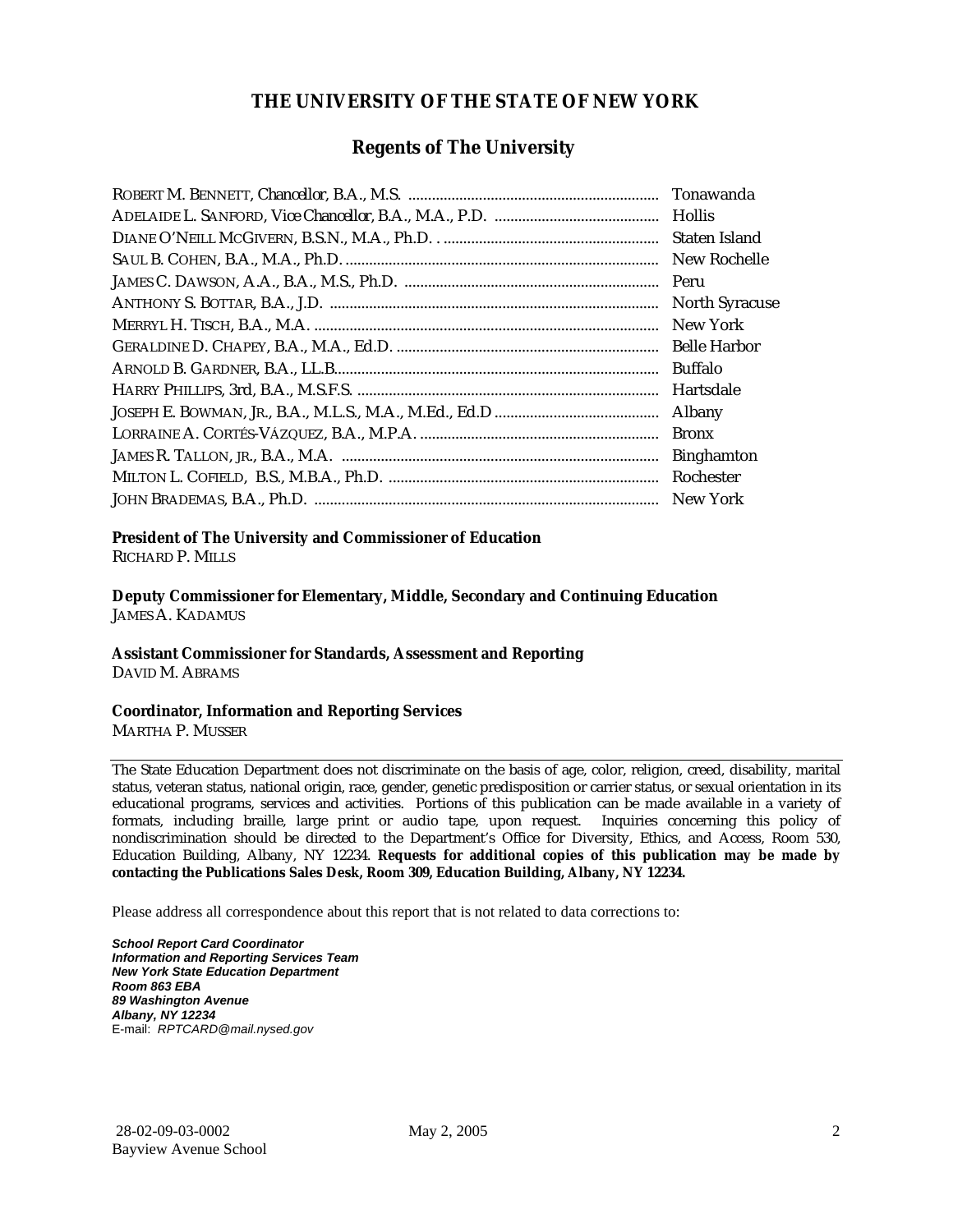The *New York State School Report Card* is an important part of the Board of Regents effort to raise learning standards for all students. It provides information to the public on student performance and other measures of school and district performance. Knowledge gained from the school report card on a school's strengths and weaknesses can be used to improve instruction and services to students.

The *New York State School Report Card* consists of three parts: the *Overview of School Performance in English Language Arts, Mathematics, and Science and Analysis of Student Subgroup Performance,* the *Comprehensive Information Report,* and the *Accountability Status Report*. The *Overview and Analysis* presents performance data on measures required by the federal No Child Left Behind Act: English, mathematics, science, and graduation rate. Performance data on other State assessments can be found in the *Comprehensive Information Report*. The *Accountability Status Report* provides information as to whether a school is making adequate progress toward enabling all students to achieve proficiency in English and mathematics.

State assessments are designed to help ensure that all students reach high learning standards. They show whether students are getting the foundation knowledge they need to succeed at the elementary, middle, and commencement levels and beyond. The State requires that students who are not making appropriate progress toward the standards receive academic intervention services.

In the *Overview*, performance on the elementary- and middle-level assessments in English language arts, mathematics, and science is reported in terms of mean scores and the percentage of students scoring at each of the four levels. These levels indicate performance on the standards from seriously deficient to advanced proficiency. Regents examination scores are reported in four score ranges. Scores of 65 to 100 are passing; scores of 55 to 64 earn credit toward a local diploma (with the approval of the local board of education). Though each elementary- and middle-level assessment is administered to students in a specific grade, secondary-level assessments are taken by students when they complete the coursework for the core curriculum. Therefore, the performance of students at the secondary level is measured for a student cohort rather than a group of students at a particular grade level. Students are grouped in cohorts according to the year in which they first entered grade 9.

The assessment data in the *Overview and Analysis* are for all tested students in the school, including general-education students and students with disabilities. In the *Overview*, each school's performance is compared with that of schools similar in grade level, district resources, and student needs as indicated by income and limited English proficiency (LEP) status. Each district's performance is compared with that of all public schools statewide. In the *Analysis*, performance is disaggregated by race/ethnicity, disability status, gender, LEP status, income level, and migrant status.

Explanations of terms referred to or symbols used in this part of the school report card may be found in the glossary on the last page. Further information on the school report card may be found in the guide, *Understanding Your School Report Card: February 2005*, available on the Information and Reporting Services Web site at www.emsc.nysed.gov/irts.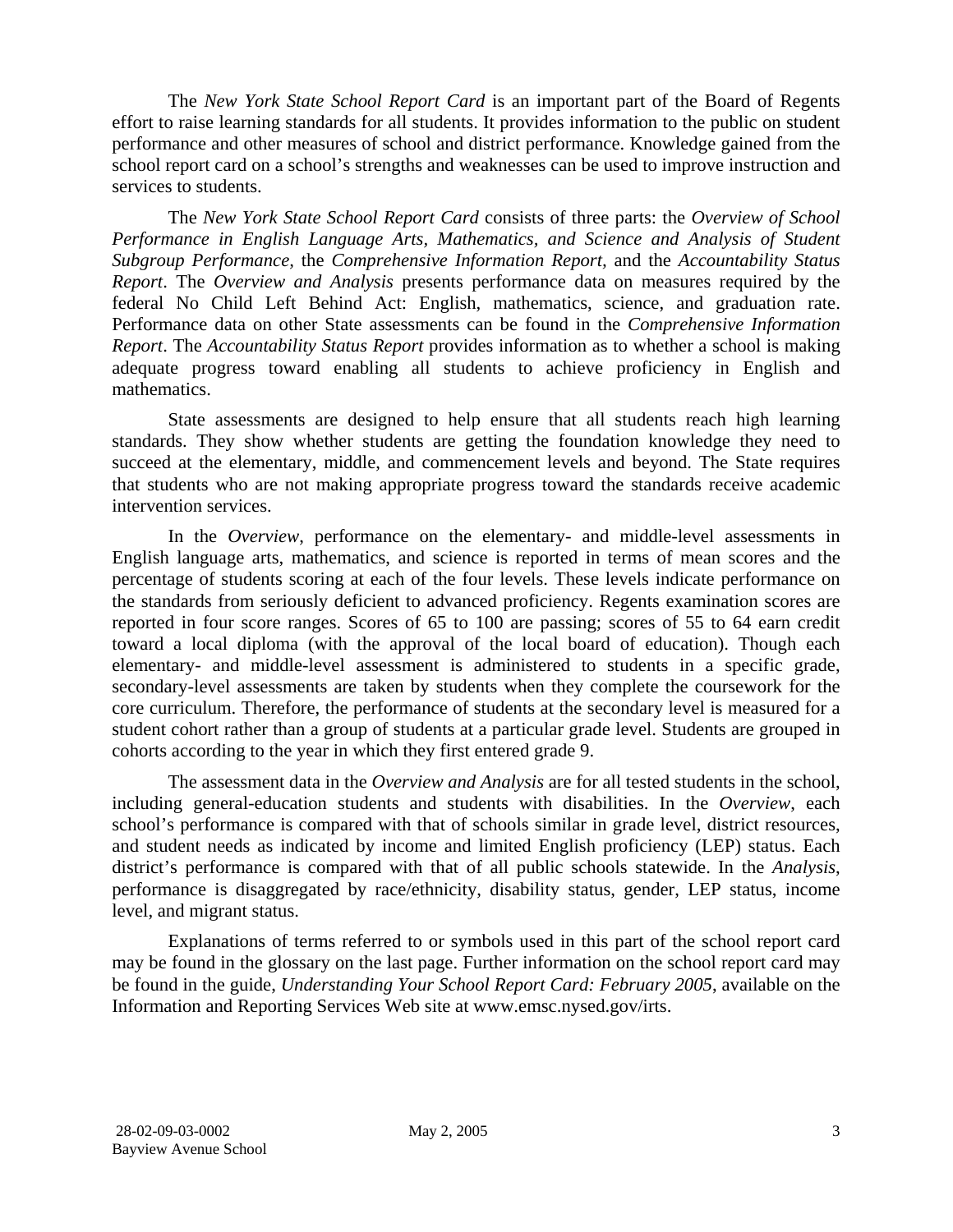# **Overview of School Performance in English Language Arts, Mathematics, and Science**

#### **School Profile**

| Principal:<br>Odette Wills | (516)867-5255<br>Phone: |                           |
|----------------------------|-------------------------|---------------------------|
| Organization               | Grade Range             | <b>Student Enrollment</b> |
| 2003-04                    | 1-4                     | 575                       |

| 2002–03 School District-wide Total Expenditure per Pupil | \$14,603 |
|----------------------------------------------------------|----------|
|                                                          |          |

| <b>Similar</b> | This school is in Similar Schools Group 8. All schools in this group are elementary level schools in urban or         |
|----------------|-----------------------------------------------------------------------------------------------------------------------|
| <b>Schools</b> | suburban school districts with high student needs in relation to district resources. The schools in this group are in |
| Group          | the middle range of student needs for elementary level schools in these districts.                                    |
|                |                                                                                                                       |

#### **2003–04 Core Classes Taught by Highly Qualified Teachers\***

| <b>Total Number of</b><br><b>Core Classes</b> | <b>Percent Taught</b><br>by Highly<br>Qualified<br><b>Teachers</b> |
|-----------------------------------------------|--------------------------------------------------------------------|
|                                               | 100%                                                               |

\*To meet the federal definition of "highly qualified," public school teachers of core academic subjects must have at least a bachelor's degree and be State certified for and demonstrate subject matter competency in the core academic subject(s) they teach.

#### **2003–04 Teachers with No Valid Teaching Certificate\***

| <b>Total Number of</b><br><b>Teachers</b> | <b>Percent with No</b><br><b>Valid Teaching</b><br><b>Certificate</b> |
|-------------------------------------------|-----------------------------------------------------------------------|
| 46                                        | 0%                                                                    |
| $\mathbf{A}$<br>$\cdots$                  |                                                                       |

\*Includes teachers with a modified temporary license.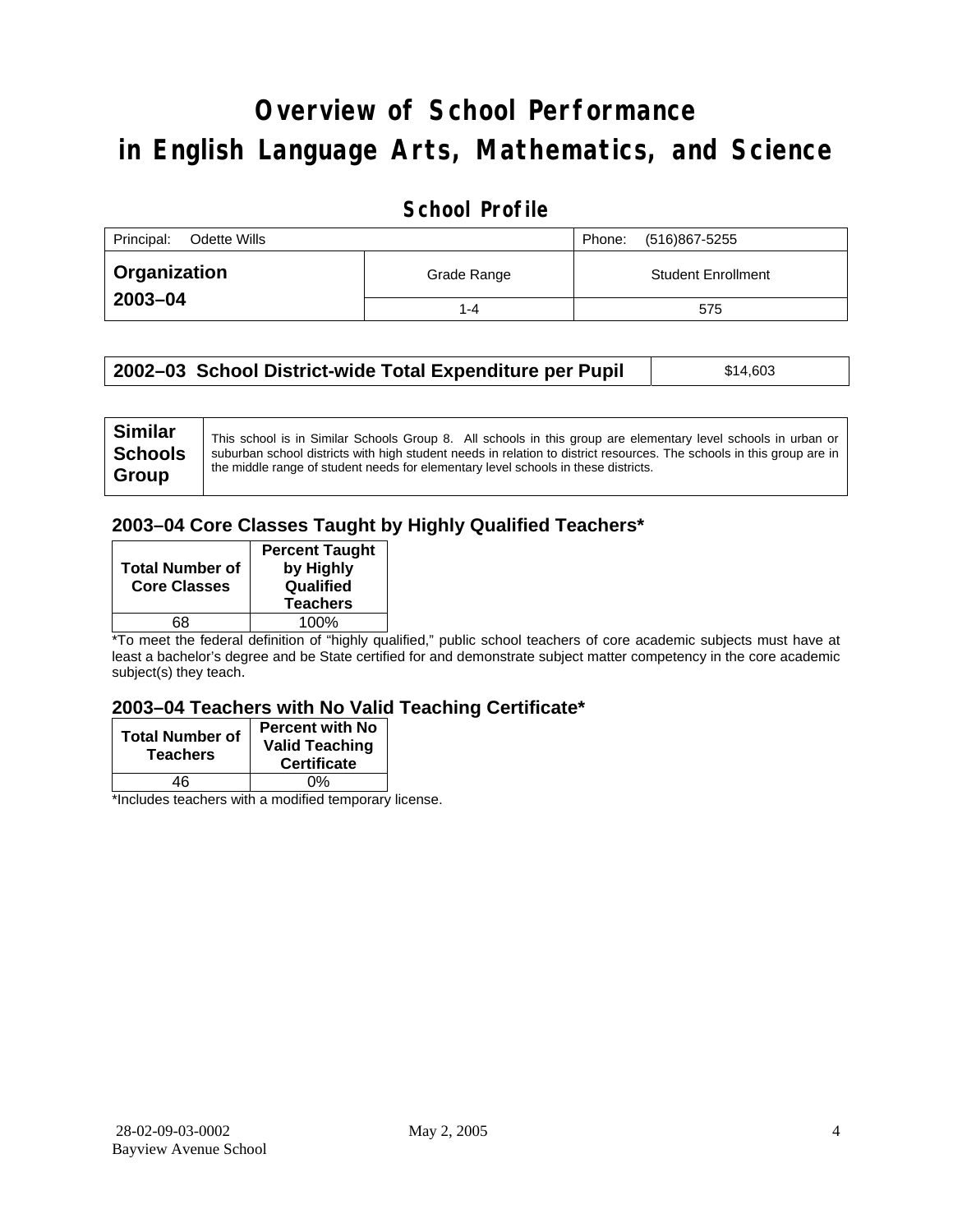English Language Arts



|                                             |                    | <b>Counts of Students</b> |                    |                    |                     |                   |
|---------------------------------------------|--------------------|---------------------------|--------------------|--------------------|---------------------|-------------------|
| <b>Performance at</b><br><b>This School</b> | Level 1<br>455-602 | Level 2<br>603-644        | Level 3<br>645-691 | Level 4<br>692-800 | <b>Total Tested</b> | <b>Mean Score</b> |
| Jan-Feb 2002                                |                    | 44                        | 51                 | 28                 | 131                 | 661               |
| Feb 2003                                    | 6                  | 21                        | 58                 | 45                 | 130                 | 671               |
| <b>Feb 2004</b>                             |                    |                           | 62                 | 47                 | 119                 | 685               |

|                                                                                                                          | Elementary-Level English Language Arts Levels — Listening, Reading, and Writing Standards                 |  |  |  |
|--------------------------------------------------------------------------------------------------------------------------|-----------------------------------------------------------------------------------------------------------|--|--|--|
| Level 4<br>These students <b>exceed the standards</b> and are moving toward high performance on the Regents examination. |                                                                                                           |  |  |  |
| Level 3                                                                                                                  | These students meet the standards and, with continued steady growth, should pass the Regents examination. |  |  |  |
| Level 2                                                                                                                  | These students <b>need extra help</b> to meet the standards and pass the Regents examination.             |  |  |  |
| Level 1                                                                                                                  | These students have serious academic deficiencies.                                                        |  |  |  |

**Performance of Limited English Proficient Students Taking the New York State English as a Second Language Achievement Test (NYSESLAT) as the Measure of English Language Arts Achievement**

| Grade 4 | Level 1 | Level 2 | Level 3 | Level 4 | <b>Total Tested</b> |
|---------|---------|---------|---------|---------|---------------------|
| 2004    | AC      |         |         |         | $\sim$<br>, I       |

**Performance of Students with Severe Disabilities on the New York State Alternate Assessment (NYSAA) in English** 

| <b>Elementary Level</b> | AA–Level | <b>AA-Level 2</b> | AA-Level 3 | AA–Level 4 | <b>Total Tested</b> |
|-------------------------|----------|-------------------|------------|------------|---------------------|
| 2003-04                 |          |                   |            |            |                     |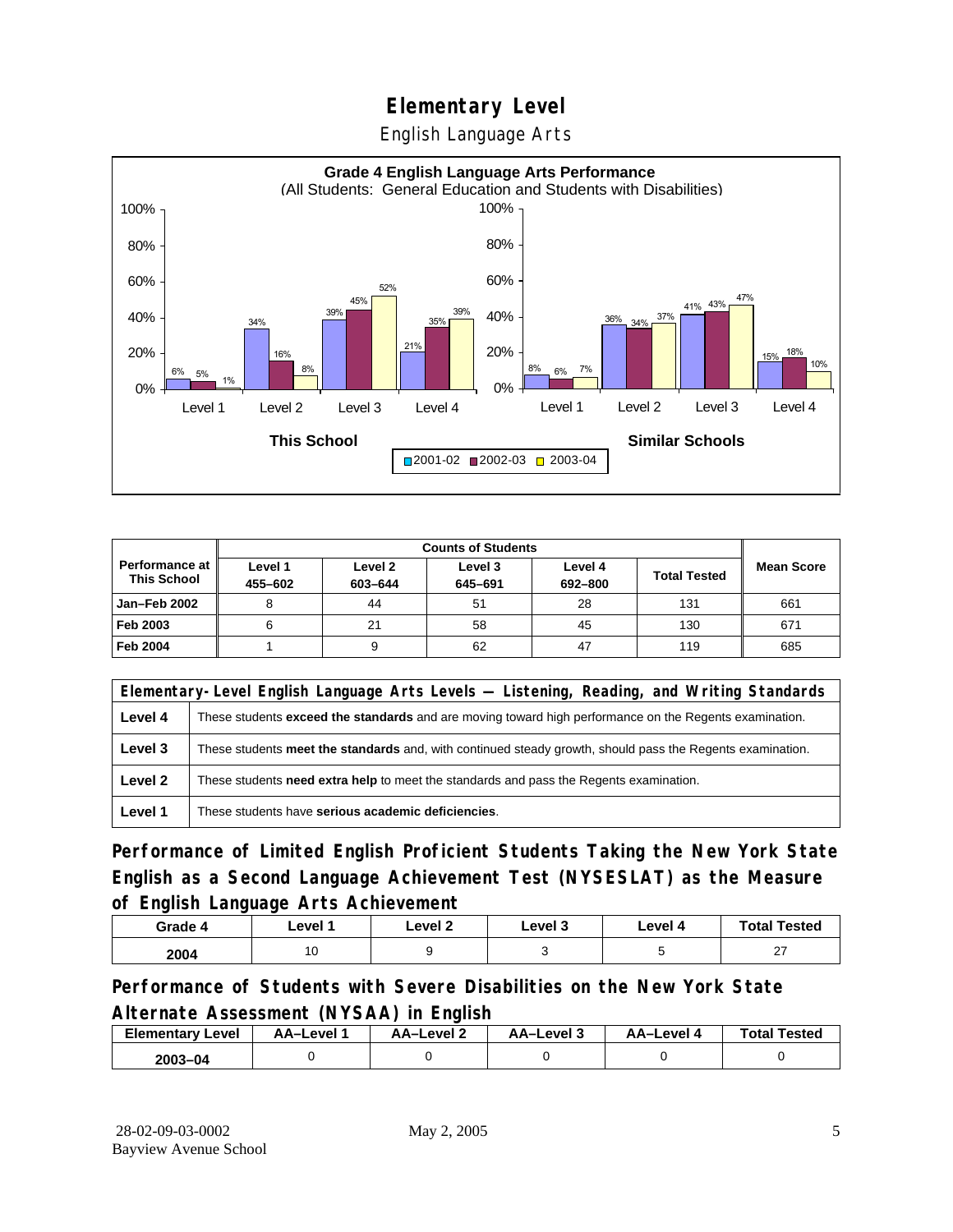#### Mathematics



|                                             |                    | <b>Counts of Students</b> |                    |                    |                     |            |  |
|---------------------------------------------|--------------------|---------------------------|--------------------|--------------------|---------------------|------------|--|
| <b>Performance at</b><br><b>This School</b> | Level 1<br>448-601 | Level 2<br>602-636        | Level 3<br>637-677 | Level 4<br>678-810 | <b>Total Tested</b> | Mean Score |  |
| May 2002                                    |                    | 24                        | 78                 | 46                 | 154                 | 663        |  |
| May 2003                                    |                    |                           | 60                 | 89                 | 155                 | 684        |  |
| May 2004                                    |                    |                           | 45                 | 94                 | 145                 | 690        |  |

|         | Elementary-Level Mathematics Levels -                                                                         |  |  |
|---------|---------------------------------------------------------------------------------------------------------------|--|--|
|         | Knowledge, Reasoning, and Problem-Solving Standards                                                           |  |  |
| Level 4 | These students <b>exceed the standards</b> and are moving toward high performance on the Regents examination. |  |  |
| Level 3 | These students meet the standards and, with continued steady growth, should pass the Regents examination.     |  |  |
| Level 2 | These students need extra help to meet the standards and pass the Regents examination.                        |  |  |
| Level 1 | These students have serious academic deficiencies.                                                            |  |  |

### **Performance of Students with Severe Disabilities on the New York State Alternate Assessment (NYSAA) in Mathematics**

| <b>Elementary Level</b> | AA-Level | AA-Level 2 | AA-Level 3 | AA–Level 4 | <b>Total Tested</b> |
|-------------------------|----------|------------|------------|------------|---------------------|
| $2003 - 04$             |          |            |            |            |                     |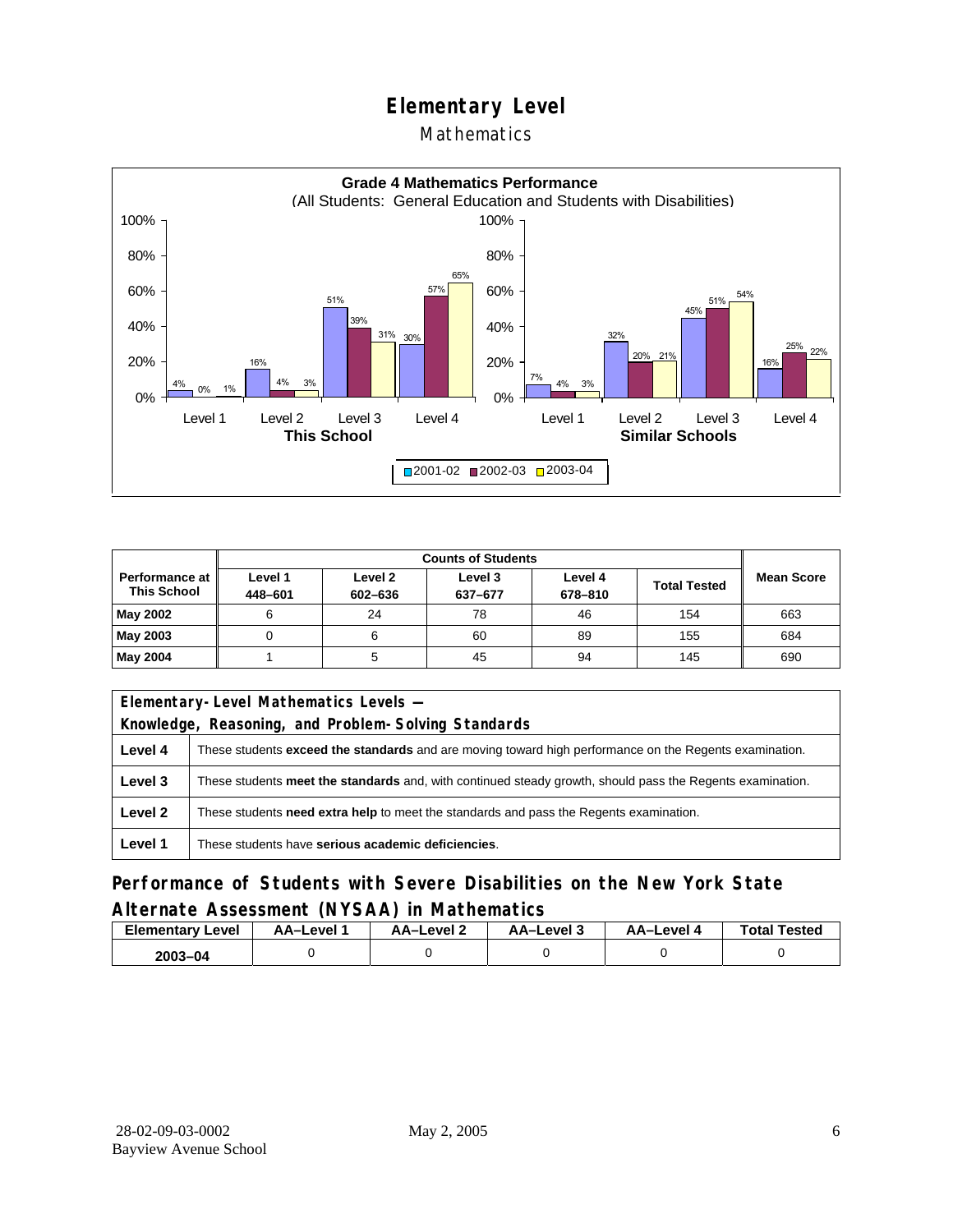Science\*



|                                      | <b>Counts of Students</b> |                      |                      |                   |                     |                   |  |  |
|--------------------------------------|---------------------------|----------------------|----------------------|-------------------|---------------------|-------------------|--|--|
| Performance at<br><b>This School</b> | Level 1<br>0-44           | Level 2<br>$45 - 64$ | Level 3<br>$65 - 84$ | Level 4<br>85-100 | <b>Total Tested</b> | <b>Mean Score</b> |  |  |
| May 2004                             |                           |                      | 38                   | 94                | 145                 | 84                |  |  |

| Elementary-Level Science Levels -                   |                                                                                                           |  |  |  |  |  |  |
|-----------------------------------------------------|-----------------------------------------------------------------------------------------------------------|--|--|--|--|--|--|
| Knowledge, Reasoning, and Problem-Solving Standards |                                                                                                           |  |  |  |  |  |  |
| Level 4                                             | These students exceed the standards and are moving toward high performance on the Regents examination.    |  |  |  |  |  |  |
| Level 3                                             | These students meet the standards and, with continued steady growth, should pass the Regents examination. |  |  |  |  |  |  |
| Level 2                                             | These students <b>need extra help</b> to meet the standards and pass the Regents examination.             |  |  |  |  |  |  |
| Level 1                                             | These students have serious academic deficiencies.                                                        |  |  |  |  |  |  |

#### **Performance of Students with Severe Disabilities on the New York State Alternate Assessment (NYSAA) in Science**

| Elementarv<br>Level | AA–Level | <b>AA-Level 2</b> | د AA–Level | AA-Level 4 | <b>Total Tested</b> |
|---------------------|----------|-------------------|------------|------------|---------------------|
| 2003-04             |          |                   |            |            |                     |

\*Only one year of data is shown because a new assessment in elementary-level science was administered for the first time in 2003–04.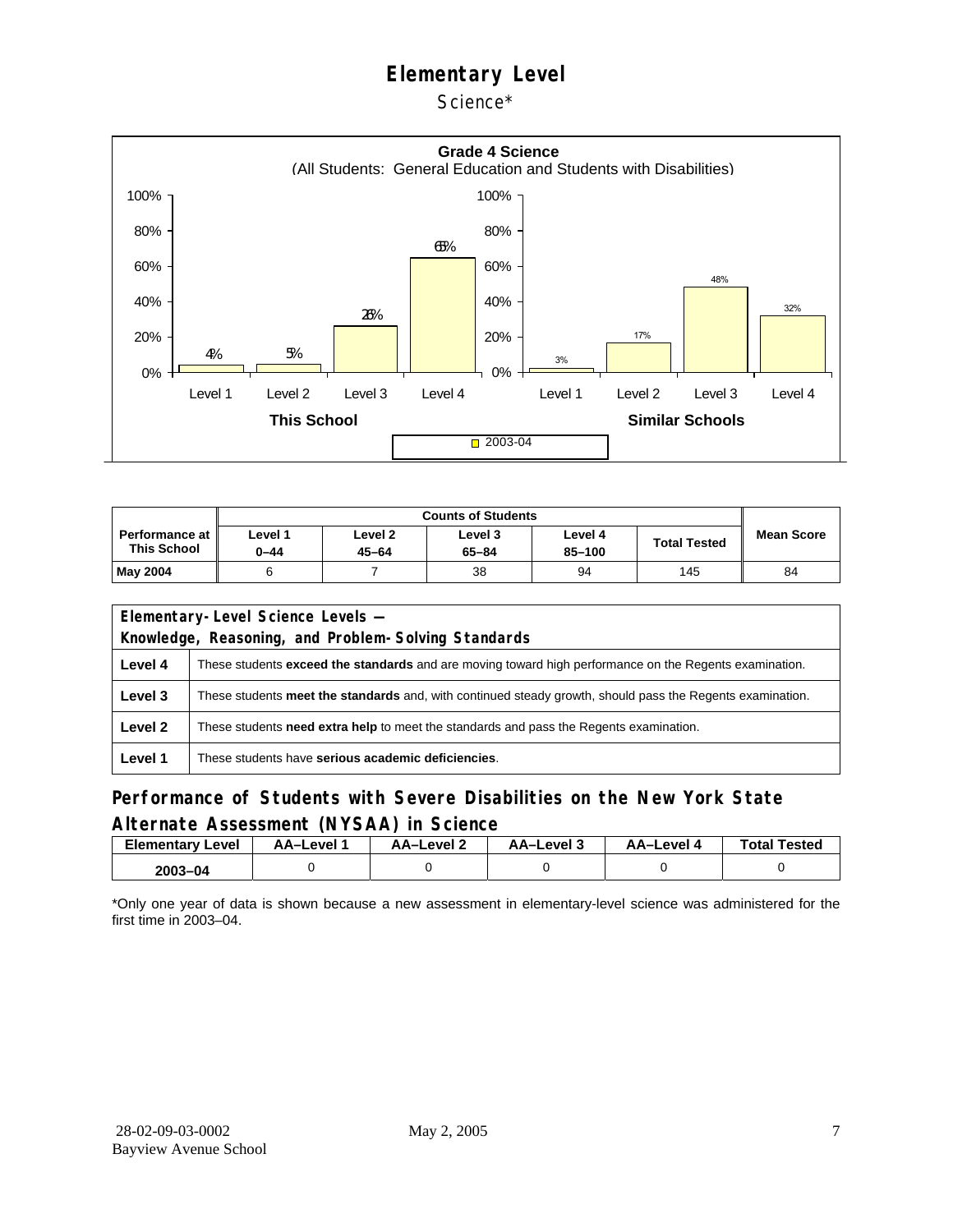## **Analysis of Student Subgroup Performance**

Historically, on State assessments the average performance of Black, Hispanic, and Native American students has been lower than that of White and Asian students. Similarly, students from lowincome families have not performed as well as those from higher income families. A high priority of the Board of Regents is to eliminate these gaps in student performance. In addition, Title I of the federal Elementary and Secondary Education Act includes explicit requirements "to ensure that students served by Title I are given the same opportunity to achieve to high standards and are held to the same high expectations as all students in each State."

This section of the school report card provides performance data for two years by racial/ethnic group, disability status, gender, English proficiency status, income level, and migrant status. The purpose of the student subgroup analyses is to determine if students who perform below the standards in any school tend to fall into particular groups, such as minority students, limited English proficient students, or economically disadvantaged students. If these analyses provide evidence that students in one of the groups achieve at a lower level than other students, the school and community should examine the reasons for this lower performance and make necessary changes in curriculum, instruction, and student support services to remedy these performance gaps. If your school did not report data for the 2003–04 school year for a subject and grade, a table showing data for subgroups in that subject and grade will not be included in the *Analysis*.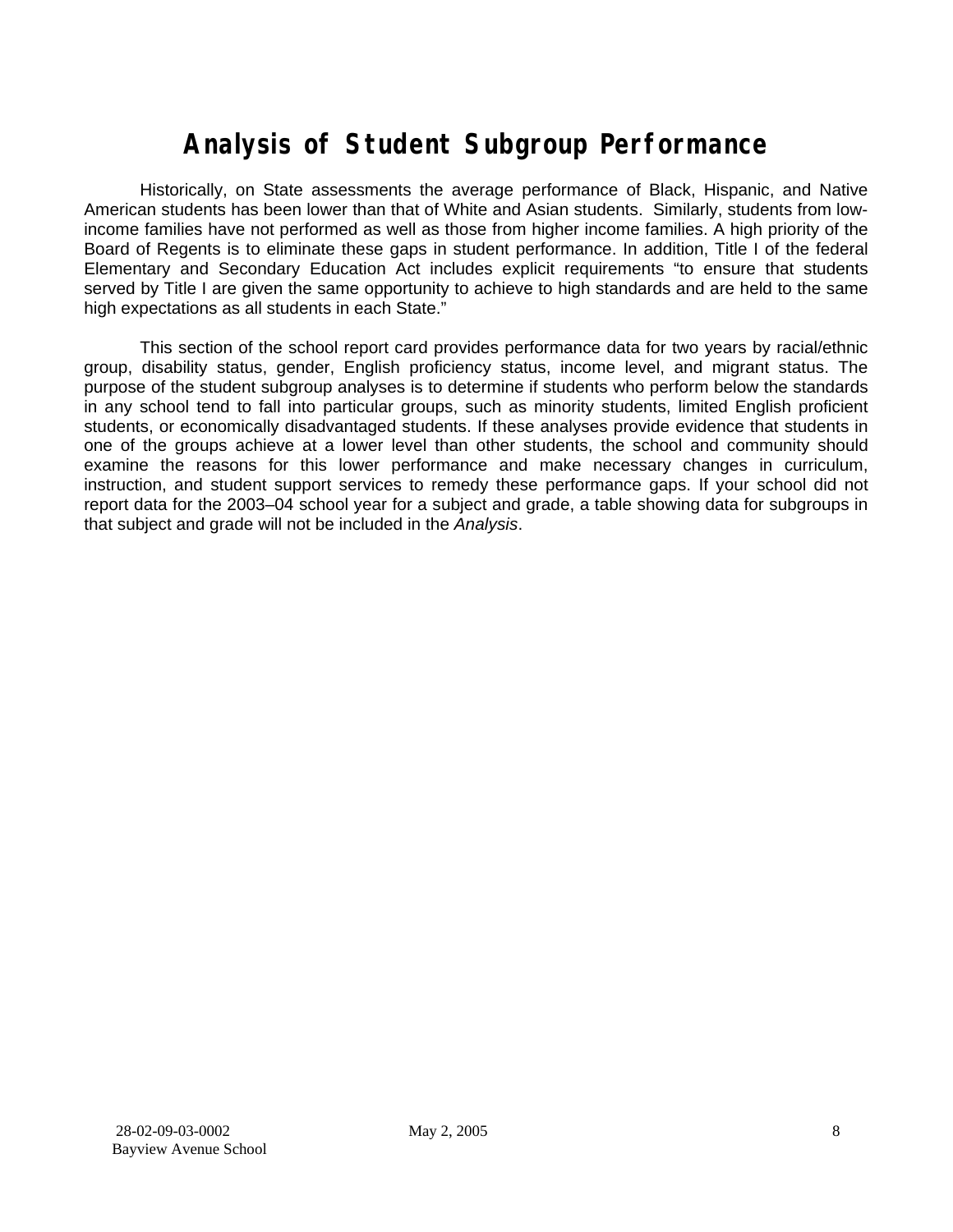### English Language Arts

|                                              |                                                                                   |         | ັ<br>2002-03 |              | 2003-04                                                           |         |             |             |  |
|----------------------------------------------|-----------------------------------------------------------------------------------|---------|--------------|--------------|-------------------------------------------------------------------|---------|-------------|-------------|--|
| <b>Student Subgroup</b>                      | <b>Percentages of Tested</b><br><b>Total</b><br><b>Students Scoring at Levels</b> |         |              | <b>Total</b> | <b>Percentages of Tested</b><br><b>Students Scoring at Levels</b> |         |             |             |  |
|                                              | <b>Tested</b>                                                                     | $2 - 4$ | $3 - 4$      | 4            | <b>Tested</b>                                                     | $2 - 4$ | $3 - 4$     | 4           |  |
| <b>Results by Race/Ethnicity</b>             |                                                                                   |         |              |              |                                                                   |         |             |             |  |
| American Indian/Alaskan Native               | $\mathbf 0$                                                                       | 0%      | 0%           | 0%           | $\mathbf 0$                                                       | 0%      | 0%          | 0%          |  |
| <b>Black</b>                                 | 60                                                                                | 97%     | 85%          | 33%          | 68                                                                | 99%     | 91%         | 37%         |  |
| Hispanic                                     | 44                                                                                | 91%     | 68%          | 25%          | 37                                                                | 100%    | 89%         | 41%         |  |
| Asian or Pacific Islander                    | 5                                                                                 | 100%    | 60%          | 0%           | 3                                                                 | s       | s           | s           |  |
| White                                        | 21                                                                                | 100%    | 90%          | 67%          | 11                                                                | s       | $\mathbf s$ | s           |  |
| Total                                        | 130                                                                               | 95%     | 79%          | 35%          | 119                                                               | 99%     | 92%         | 39%         |  |
| Small Group Totals (s)                       | $\mathbf 0$                                                                       | 0%      | 0%           | 0%           | 14                                                                | 100%    | 100%        | 50%         |  |
| <b>Results by Disability Status</b>          |                                                                                   |         |              |              |                                                                   |         |             |             |  |
| General-education students                   | 113                                                                               | 99%     | 86%          | 40%          | 117                                                               | s       | s           | s           |  |
| Students with disabilities                   | 17                                                                                | 71%     | 35%          | 0%           | 2                                                                 | s       | s           | $\mathbf s$ |  |
| Total                                        | 130                                                                               | 95%     | 79%          | 35%          | 119                                                               | 99%     | 92%         | 39%         |  |
| <b>Results by Gender</b>                     |                                                                                   |         |              |              |                                                                   |         |             |             |  |
| Female                                       | 62                                                                                | 94%     | 77%          | 39%          | 59                                                                | 100%    | 92%         | 39%         |  |
| Male                                         | 68                                                                                | 97%     | 81%          | 31%          | 60                                                                | 98%     | 92%         | 40%         |  |
| Total                                        | 130                                                                               | 95%     | 79%          | 35%          | 119                                                               | 99%     | 92%         | 39%         |  |
| <b>Results by English Proficiency Status</b> |                                                                                   |         |              |              |                                                                   |         |             |             |  |
| English proficient                           | 130                                                                               | 95%     | 79%          | 35%          | 119                                                               | 99%     | 92%         | 39%         |  |
| Limited English proficient                   | 0                                                                                 | 0%      | 0%           | 0%           | $\mathbf 0$                                                       | 0%      | 0%          | 0%          |  |
| Total                                        | 130                                                                               | 95%     | 79%          | 35%          | 119                                                               | 99%     | 92%         | 39%         |  |
| <b>Results by Income Level</b>               |                                                                                   |         |              |              |                                                                   |         |             |             |  |
| Economically disadvantaged                   | 55                                                                                | 91%     | 65%          | 24%          | $\mathbf 0$                                                       | 0%      | 0%          | 0%          |  |
| Not disadvantaged                            | 75                                                                                | 99%     | 89%          | 43%          | 119                                                               | 99%     | 92%         | 39%         |  |
| Total                                        | 130                                                                               | 95%     | 79%          | 35%          | 119                                                               | 99%     | 92%         | 39%         |  |
| <b>Results by Migrant Status</b>             |                                                                                   |         |              |              |                                                                   |         |             |             |  |
| Migrant family                               | $\mathbf 0$                                                                       | 0%      | 0%           | 0%           | 0                                                                 | 0%      | 0%          | 0%          |  |
| Not migrant family                           | 130                                                                               | 95%     | 79%          | 35%          | 119                                                               | 99%     | 92%         | 39%         |  |
| Total                                        | 130                                                                               | 95%     | 79%          | 35%          | 119                                                               | 99%     | 92%         | 39%         |  |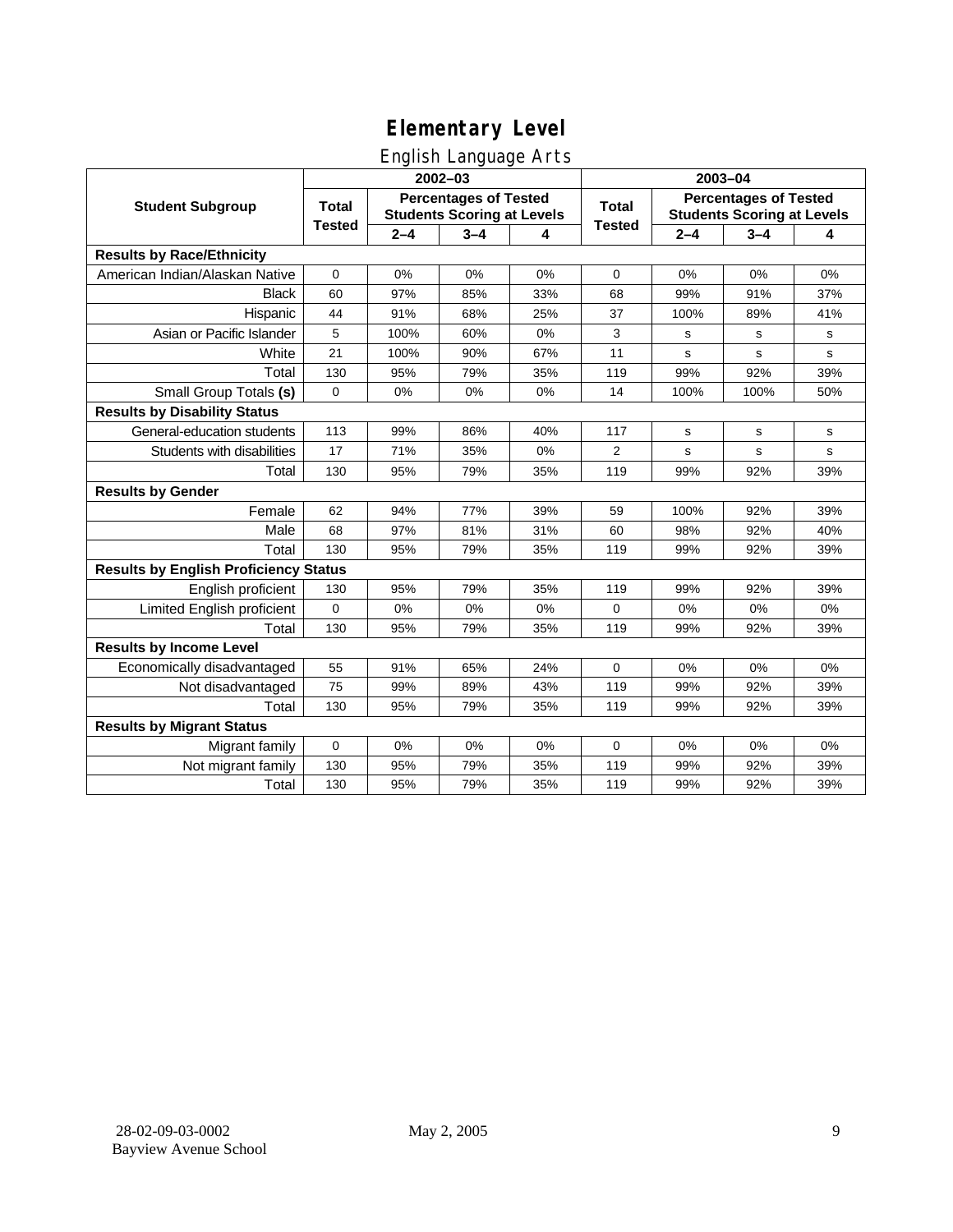#### Mathematics

|                                              |                                                                                   |         | 2002-03 |              | 2003-04                                                           |         |         |             |  |
|----------------------------------------------|-----------------------------------------------------------------------------------|---------|---------|--------------|-------------------------------------------------------------------|---------|---------|-------------|--|
| <b>Student Subgroup</b>                      | <b>Percentages of Tested</b><br><b>Total</b><br><b>Students Scoring at Levels</b> |         |         | <b>Total</b> | <b>Percentages of Tested</b><br><b>Students Scoring at Levels</b> |         |         |             |  |
|                                              | <b>Tested</b>                                                                     | $2 - 4$ | $3 - 4$ | 4            | <b>Tested</b>                                                     | $2 - 4$ | $3 - 4$ | 4           |  |
| <b>Results by Race/Ethnicity</b>             |                                                                                   |         |         |              |                                                                   |         |         |             |  |
| American Indian/Alaskan Native               | $\mathbf 0$                                                                       | 0%      | 0%      | 0%           | $\mathbf 0$                                                       | 0%      | 0%      | 0%          |  |
| <b>Black</b>                                 | 60                                                                                | 100%    | 98%     | 60%          | 66                                                                | 100%    | 100%    | 64%         |  |
| Hispanic                                     | 69                                                                                | 100%    | 94%     | 51%          | 65                                                                | 98%     | 91%     | 60%         |  |
| Asian or Pacific Islander                    | 5                                                                                 | 100%    | 100%    | 80%          | 3                                                                 | s       | s       | s           |  |
| White                                        | 21                                                                                | 100%    | 95%     | 67%          | 11                                                                | s       | s       | $\mathbf s$ |  |
| Total                                        | 155                                                                               | 100%    | 96%     | 57%          | 145                                                               | 99%     | 96%     | 65%         |  |
| Small Group Totals (s)                       | $\mathbf 0$                                                                       | 0%      | 0%      | 0%           | 14                                                                | 100%    | 100%    | 93%         |  |
| <b>Results by Disability Status</b>          |                                                                                   |         |         |              |                                                                   |         |         |             |  |
| General-education students                   | 133                                                                               | 100%    | 98%     | 62%          | 142                                                               | s       | s       | s           |  |
| Students with disabilities                   | 22                                                                                | 100%    | 82%     | 32%          | 3                                                                 | s       | s       | $\mathbf s$ |  |
| Total                                        | 155                                                                               | 100%    | 96%     | 57%          | 145                                                               | 99%     | 96%     | 65%         |  |
| <b>Results by Gender</b>                     |                                                                                   |         |         |              |                                                                   |         |         |             |  |
| Female                                       | 73                                                                                | 100%    | 97%     | 55%          | 75                                                                | 100%    | 96%     | 60%         |  |
| Male                                         | 82                                                                                | 100%    | 95%     | 60%          | 70                                                                | 99%     | 96%     | 70%         |  |
| Total                                        | 155                                                                               | 100%    | 96%     | 57%          | 145                                                               | 99%     | 96%     | 65%         |  |
| <b>Results by English Proficiency Status</b> |                                                                                   |         |         |              |                                                                   |         |         |             |  |
| English proficient                           | 131                                                                               | 100%    | 96%     | 63%          | 117                                                               | 100%    | 99%     | 76%         |  |
| Limited English proficient                   | 24                                                                                | 100%    | 96%     | 29%          | 28                                                                | 96%     | 82%     | 18%         |  |
| Total                                        | 155                                                                               | 100%    | 96%     | 57%          | 145                                                               | 99%     | 96%     | 65%         |  |
| <b>Results by Income Level</b>               |                                                                                   |         |         |              |                                                                   |         |         |             |  |
| Economically disadvantaged                   | 71                                                                                | 100%    | 96%     | 51%          | $\Omega$                                                          | 0%      | 0%      | 0%          |  |
| Not disadvantaged                            | 84                                                                                | 100%    | 96%     | 63%          | 145                                                               | 99%     | 96%     | 65%         |  |
| Total                                        | 155                                                                               | 100%    | 96%     | 57%          | 145                                                               | 99%     | 96%     | 65%         |  |
| <b>Results by Migrant Status</b>             |                                                                                   |         |         |              |                                                                   |         |         |             |  |
| Migrant family                               | $\mathbf 0$                                                                       | 0%      | 0%      | 0%           | $\mathbf 0$                                                       | 0%      | 0%      | 0%          |  |
| Not migrant family                           | 155                                                                               | 100%    | 96%     | 57%          | 145                                                               | 99%     | 96%     | 65%         |  |
| Total                                        | 155                                                                               | 100%    | 96%     | 57%          | 145                                                               | 99%     | 96%     | 65%         |  |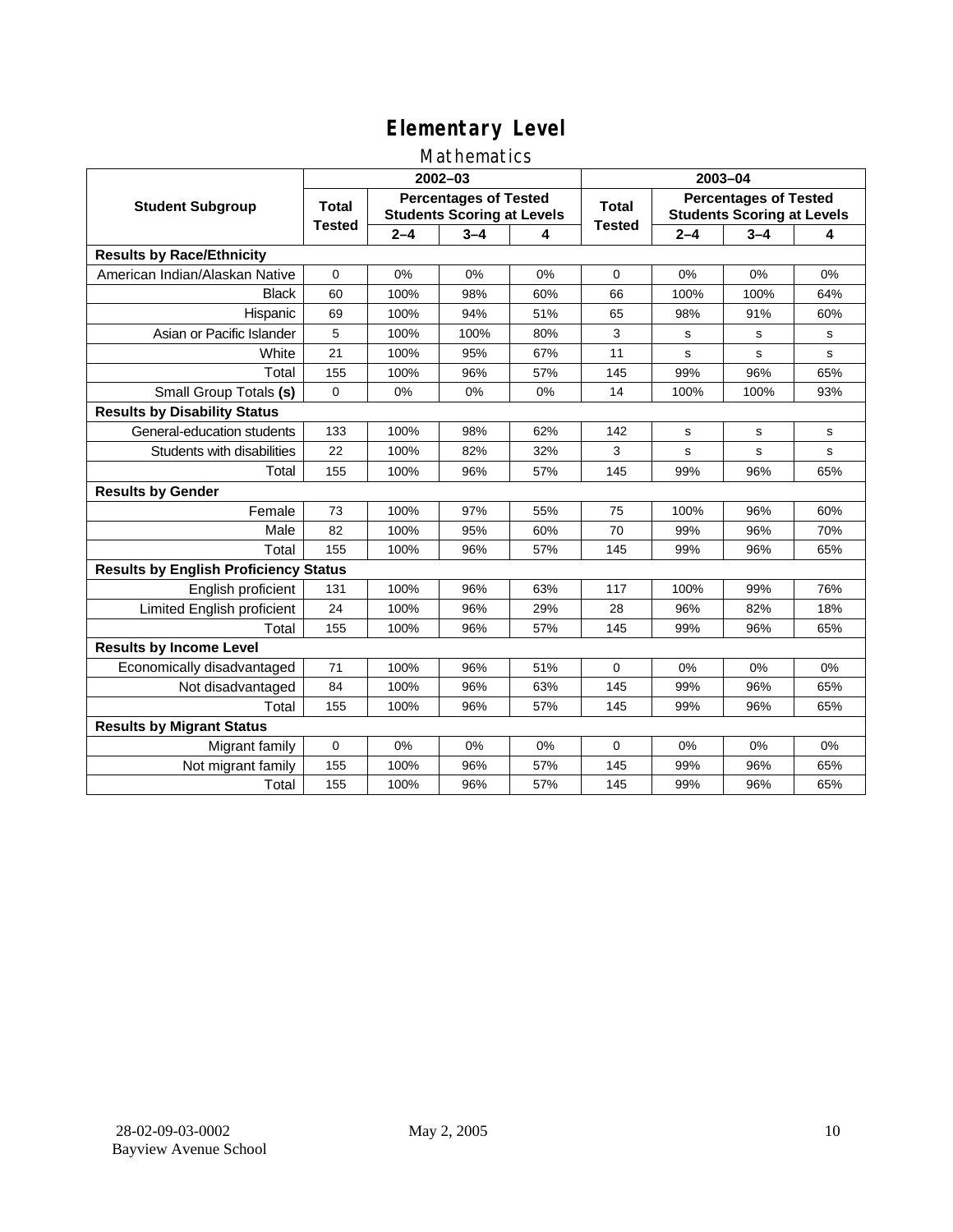#### Science\*

|                                              | 2003-04                       |                                                                   |         |     |  |  |  |
|----------------------------------------------|-------------------------------|-------------------------------------------------------------------|---------|-----|--|--|--|
| <b>Student Subgroup</b>                      | <b>Total</b><br><b>Tested</b> | <b>Percentages of Tested</b><br><b>Students Scoring at Levels</b> |         |     |  |  |  |
|                                              |                               | $2 - 4$                                                           | $3 - 4$ | 4   |  |  |  |
| <b>Results by Race/Ethnicity</b>             |                               |                                                                   |         |     |  |  |  |
| American Indian/Alaskan Native               | $\Omega$                      | 0%                                                                | 0%      | 0%  |  |  |  |
| <b>Black</b>                                 | 66                            | 100%                                                              | 100%    | 73% |  |  |  |
| Hispanic                                     | 65                            | 91%                                                               | 80%     | 51% |  |  |  |
| Asian or Pacific Islander                    | 3                             | s                                                                 | s       | s   |  |  |  |
| White                                        | 11                            | s                                                                 | s       | s   |  |  |  |
| Total                                        | 145                           | 96%                                                               | 91%     | 65% |  |  |  |
| Small Group Totals (s)                       | 14                            | 100%                                                              | 100%    | 93% |  |  |  |
| <b>Results by Disability Status</b>          |                               |                                                                   |         |     |  |  |  |
| General-education students                   | 142                           | S                                                                 | s       | s   |  |  |  |
| Students with disabilities                   | 3                             | S                                                                 | s       | S   |  |  |  |
| Total                                        | 145                           | 96%                                                               | 91%     | 65% |  |  |  |
| <b>Results by Gender</b>                     |                               |                                                                   |         |     |  |  |  |
| Female                                       | 75                            | 96%                                                               | 87%     | 60% |  |  |  |
| Male                                         | 70                            | 96%                                                               | 96%     | 70% |  |  |  |
| Total                                        | 145                           | 96%                                                               | 91%     | 65% |  |  |  |
| <b>Results by English Proficiency Status</b> |                               |                                                                   |         |     |  |  |  |
| English proficient                           | 117                           | 100%                                                              | 99%     | 77% |  |  |  |
| Limited English proficient                   | 28                            | 79%                                                               | 57%     | 14% |  |  |  |
| Total                                        | 145                           | 96%                                                               | 91%     | 65% |  |  |  |
| <b>Results by Income Level</b>               |                               |                                                                   |         |     |  |  |  |
| Economically disadvantaged                   | $\Omega$                      | 0%                                                                | 0%      | 0%  |  |  |  |
| Not disadvantaged                            | 145                           | 96%                                                               | 91%     | 65% |  |  |  |
| Total                                        | 145                           | 96%                                                               | 91%     | 65% |  |  |  |
| <b>Results by Migrant Status</b>             |                               |                                                                   |         |     |  |  |  |
| Migrant family                               | $\Omega$                      | 0%                                                                | 0%      | 0%  |  |  |  |
| Not migrant family                           | 145                           | 96%                                                               | 91%     | 65% |  |  |  |
| Total                                        | 145                           | 96%                                                               | 91%     | 65% |  |  |  |

\*Only one year of data is shown because a new assessment in elementary-level science was administered for the first time in 2003–04.